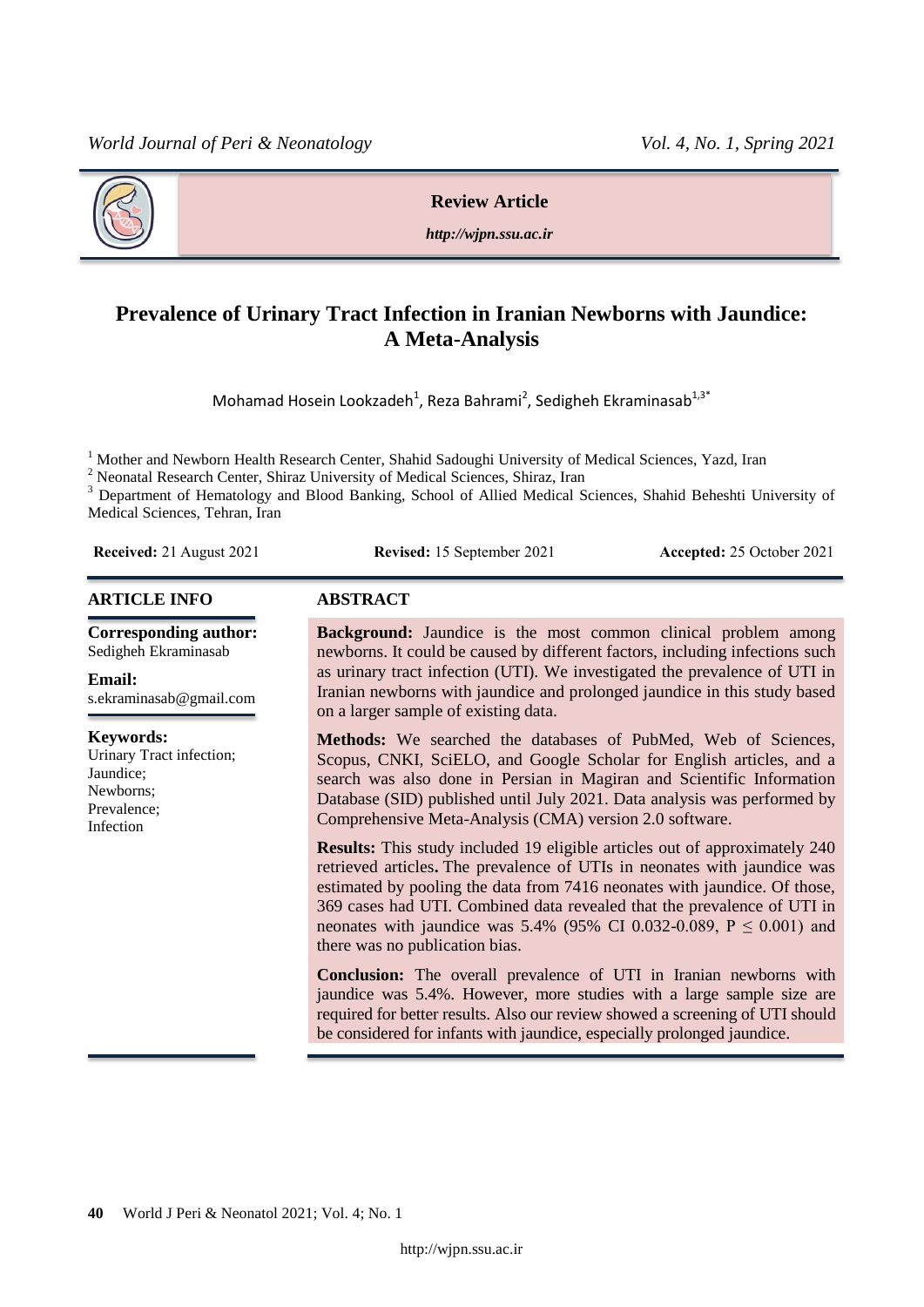# **Introduction**

**T** eonatal jaundice occurs as a result of the accumulation of unconjugated bilirubin (UCB) in tissues and blood **demon to the Separate Strate is a set of** the accumulation of unconjugated bilirubin (UCB) in tissues and blood during 28 days after birth.<sup>1</sup> Neonatal jaundice can be commonly classified into two types: physiological and pathological. Physiological jaundice is induced by abnormal metabolism of bilirubin, which appears after 2-3 days of birth. Without using medications, it can disappear by itself in about 1-2 weeks after birth.<sup>2</sup> Pathological jaundice, notwithstanding, appears within 24h of birth, and the neonate"s serum level of bilirubin continues to grow over time. Jaundice can remain longer than 2 weeks for full-term newborns and remain longer than 4 weeks for premature newborns, throughout which time jaundice may be recurring or exacerbating. Also, Jaundice is divided into non-prolonged and prolonged jaundice. Prolonged jaundice in the neonate is described as jaundice that continues longer than 14 days and has various probable causes. It is longer than two weeks in mature newborns (37 weeks and more) and three weeks in premature newborns (less than 37 weeks). $^{3,4}$ 

Some studies have described that Jaundice may be correlated with bacterial infections in the newborn, such as  $UTI<sup>5</sup>$  Clinical statistics confirmed that the frequency of neonatal jaundice is on the increase, and bacterial infection is the major factor inducing neonatal jaundice.<sup>6</sup> Consequently, in the determination of neonatal jaundice, in addition to clinical symptoms, screening of UTI is of high importance for the complete evaluation of neonatal jaundice.<sup>7</sup>

UTI in neonates is a usual complication, it is present in 0.7 to 1.4% of asymptomatic term neonates, about 5 to 11% of febrile newborns, 6.5% of neonates with jaundice and 55% of them have structural deformities in the urinary tract system.<sup>8</sup> The signs of UTI spectrum from asymptomatic to unspecific (nausea, vomiting, fever, jaundice, and poor feeding) and sometimes severe ones. Therefore, jaundice may be the initial sign of

UTI. $9,10,11$  It may be ordinarily continued asymptomatic, in most of the cases. The event of UTI can result in critical diseases events such as growth failure, critical gastrointestinal manifestations, fever ,lethargy, irritability, and jaundice. $^{12}$  UTI has often been mentioned as a potential cause of prolonged neonatal jaundice in newborns, 13,14 thus urine culture is routinely done in neonates with jaundice aged more than 3 weeks.<sup>5</sup> But, there is insufficient data to describe the physiological mechanism and cause-effect correlation between UTI and neonatal jaundice. Although there is a large variation in the rate of UTI in neonates with jaundice the disease load is yet high in certain areas of the world. However, there are various results on the load of UTI among newborns with jaundice published in Iran, there had been one systematic review and meta-analysis administered to harmonize such different data by Tola et al., in 2018. Also they estimate the overall prevalence of UTI in newborns with prolonged jaundice was 11% in Iran. Based on their study published from various parts of Iran, the load of UTI among newborns with prolonged jaundice changed between 0.6- 53.9%. Also they conducted in Iran have strongly recommended screening for UTI. $^{13,15}$ In urine screening in Iranian newborns with jaundice, some approve it and others do not consider it necessary . As well, there is evidence that does not support the screening of UTI for newborns with jaundice and prolonged jaundice from other parts of the world.<sup>16,17</sup> In this study, we generally determine the prevalence of UTI in neonates with jaundice both prolonged and nonprolonged jaundice in Iranian population. We also assessed the need for urine culture in newborns with jaundice.

# **Materials and Methods**

*Search Strategy:* The current systematic review was planned to determine the prevalence of UTI in neonatal jaundice and update the previous reviews about the research topic. Electronic databases were searched, including Web of Sciences, Scopus,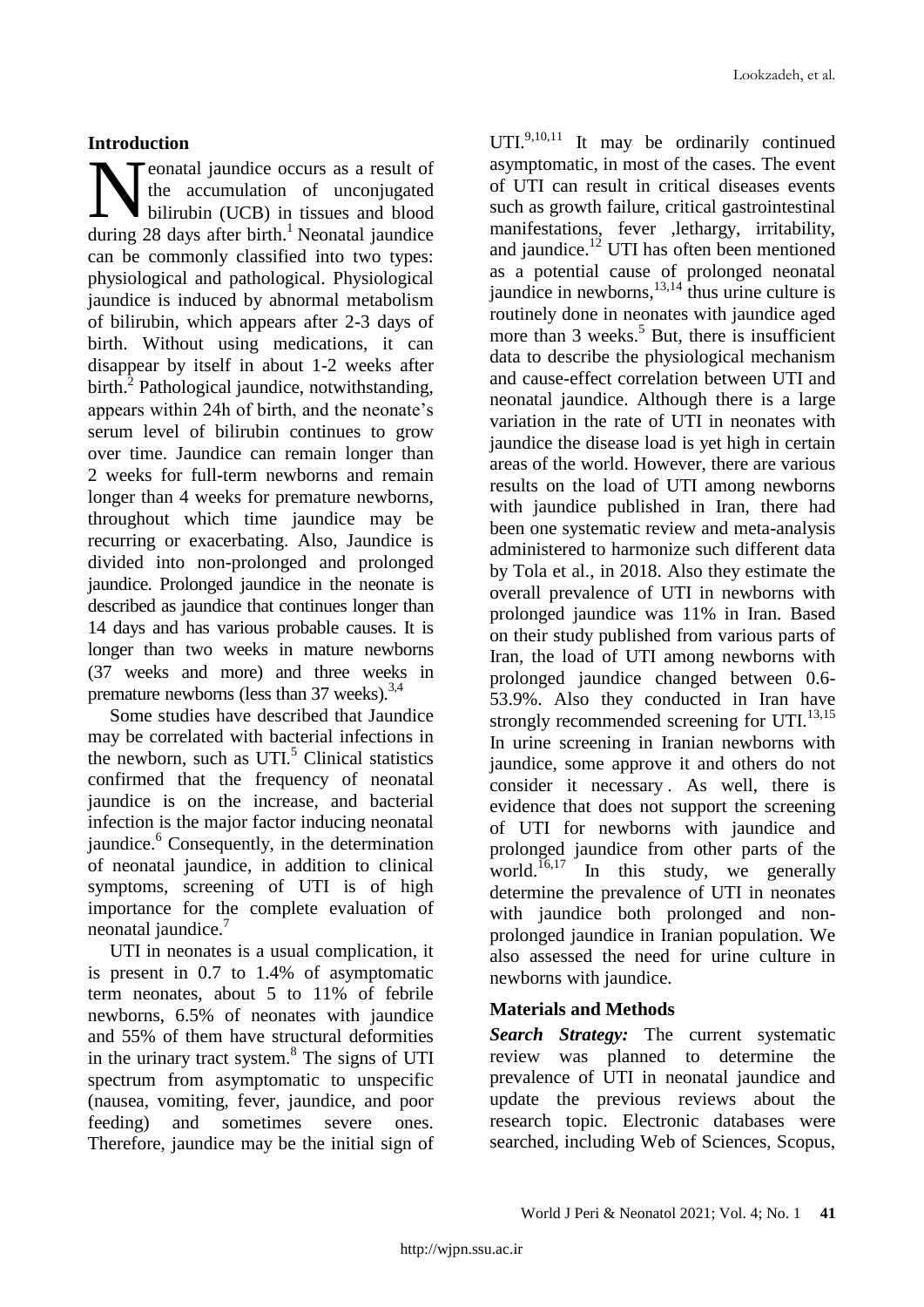PubMed/Medline, Iranian Scientific Information Database (SID), and Iranmedex, for both English and Persian language articles that were published between 2002 and 2021. After searching the relevant words in the Medical Subject Headings (MeSH) database, finally, the keywords included "infant" OR "infants" OR "newborn" OR "newborns" OR "neonate" OR "neonates" OR "neonatal" AND "icterus" OR "hyperbilirubinemia" OR "jaundice" OR "jaundices" AND "urinary tract infection" OR "UTI" AND "Iran" OR "Iranian". This systematic review and metaanalysis were conducted according to the guideline of PRISMA (preferred reporting items for systematic review and meta-analysis).

*Inclusion Criteria:* The search included cross-sectional studies that reported the prevalence of UTI in infants with jaundice and prolonged jaundice. Articles with the following criteria were included in the study: (1) studied population should be Iranian neonates. (2) Articles in Persian and English language, (3) Neonatal jaundice is identified. (4) Investigating the prevalence of Jaundice with UTI. (5) Availability of adequate knowledge about the results of studies.

*Exclusion Criteria:* The subsequent articles were excluded from the study so that only suitable and related articles were reviewed: (1) Papers that addressed adults. (2) Papers related to the diagnosis and treatment of neonatal jaundice. (3) Papers those were only available in the abstract.

*Data Extraction:* The search included cross-sectional studies that stated the prevalence of UTI in newborns with jaundice, managed in any parts of Iran on jaundice, term or preterm neonates, and admitted to clinics, hospitals, or neonatal intensive care units (NICU). A total of 240 articles were included in the study and imported to Mendeley software. Out of which, 64 duplicates were deleted. Then, the titles and abstracts of the remaining articles were reviewed and 126 articles were removed due to irrelevancy. In the next step, 50 papers were omitted due to inadequate data, clarity of the study process, and lack of full text. Eventually, 19 articles related to the research topic were studied.

*Quality assessment:* Two researchers separately evaluated the full text of eligible articles using a standardized checklist. In the event of disagreements, two reviewers discussed with a third reviewer to reach an agreement. The subsequent data were extracted from the full-text articles and entered in standardized extraction checklist: name of the first author, city or province, study duration, most etiology of jaundice, type of study, type of jaundice, recommendation for urine culture, gestational age, number of neonates with jaundice, number of the infected neonates with UTI, and type of pathogen. If a duplicate publication was found or the same population was used in multiple studies, the publication with the larger sample size was included in the meta-analysis.

*Statistical analysis:* All of the statistical calculations were done utilizing Comprehensive Meta-Analysis (CMA) software version 2.0 (Biostat, USA). Twosided  $P < 0.05$  were analyzed statistically significantly. Random-effect model metaanalysis was used to estimate the prevalence of UTI in neonatal jaundice, and binomial distribution to calculate standard error in each study. Heterogeneity in the results of different studies was examined using a Chi-squaredbased Q-test with a significant level of P75% as significant heterogeneity. Subgroup examination was used to discover the pooled estimated prevalence of UTI based on the study population. In addition, a momentbased meta-regression model was used to examine the effects of the potential heterogeneity factors on the prevalence of UTI. A visible examination of the funnel plot was done to evaluate potential publication bias. Furthermore, Egger's test was done to assess the publication bias statistically, in which P < 0.05 was considered statistically significant. If the publication bias tests showed bias existed, the Duval and Tweedie "trim and fill" method was used to set the bias.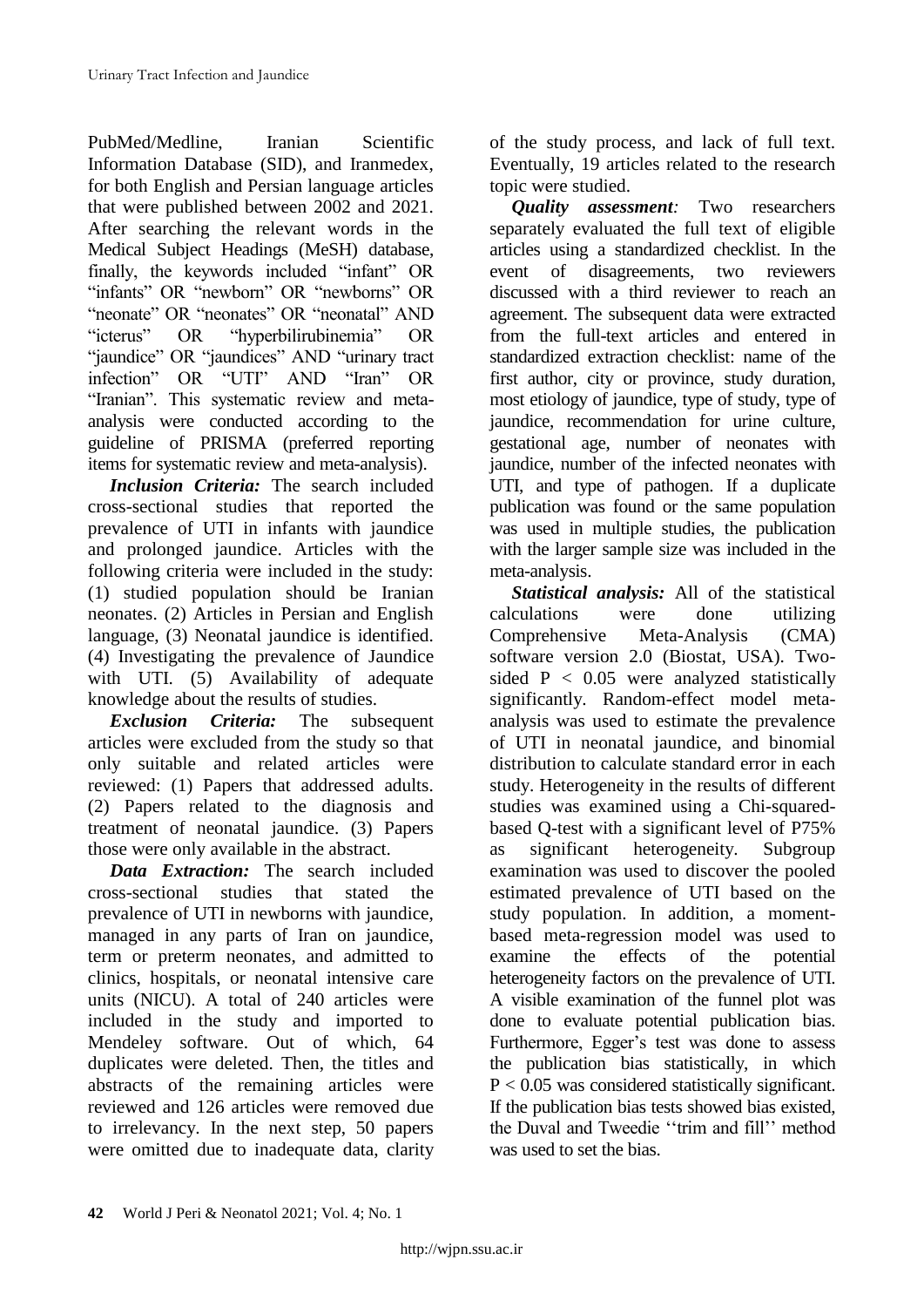## **Results**

A total of 19 eligible articles with a whole sample size of 7416 newborns, were retrieved from 2002 to 2021. These articles were heterogeneous in terms of inclusion criteria for newborns, sample size, study place, and results (Table 1). They were disseminated in different cities of Iran (15 cities). In total, 7416 newborns that had jaundice were pooled for estimating the prevalence of UTI in newborns with jaundice. Of those, 369 cases were diagnosed with UTI. The majority of the study members included in this review was obtained from hospital wards or mixed hospital and NICU. Table 1 displays the 19 articles involved in this review, and their characteristics. Figure 1 represents the article collection method based on a PRISMA flow diagram. The overall prevalence of UTI in infants with jaundice was 5%. The most current etiologic agents of infantile hyperbilirubinemia consisted of ABO

incompatibility, infections, and sepsis. But the most common etiologic cause of prolonged jaundice was Breastfeeding (Table 2). The overall most risk factors of infantile hyperbilirubinemia consisted of unknown. Our results showed that 16 articles evaluated the need for urine culture. In 13 articles they recommend urine culture and in three articles, they stated that urine culture was not necessary.

*Sensitivity Analysis and Heterogeneity Test:* We used a leave-one-out sensitivity analysis to identify the effects of individual publications on the overall pooled ORs. The significance of the pooled ORs was not influenced by excluding those studies, indicating that this study pooled ORs were statistically robust and our findings were not dependent on a single study. In the current study there was statistically a significant between-study heterogeneity  $(I^2)$  $= 95.13;$  $P_H \leq 0.001$  overall in neonates with jaundice.

| <b>Study name</b> | <b>Statistics for each study</b> |                |                |            | Event rate and 95% CI |         |         |      |      |      |                           |
|-------------------|----------------------------------|----------------|----------------|------------|-----------------------|---------|---------|------|------|------|---------------------------|
|                   | Event<br>rate                    | Lower<br>limit | Upper<br>limit |            | Z-Value p-Value       |         |         |      |      |      | <b>Relative</b><br>weight |
| Fakhraee 2002     | 0.005                            | 0.001          | 0.020          | $7.467 -$  | 0.000                 |         |         |      |      |      | 4.24                      |
| Dehdashtian 2003  | 0.006                            | 0.001          | 0.042          | $5.072 -$  | 0.000                 |         |         |      |      |      | 3.31                      |
| Hajebrahim 2004   | 0.005                            | 0.002          | 0.014          | 10.429-    | 0.000                 |         |         |      |      |      | 4.94                      |
| Javadi 2006       | 0.016                            | 0.004          | 0.063          | $5.755-$   | 0.000                 |         |         |      |      |      | 4.23                      |
| Ghaemi 2007       | 0.058                            | 0.039          | 0.085          | $13.021 -$ | 0.000                 |         |         |      |      |      | 5.69                      |
| Pashapour 2007    | 0.060                            | 0.027          | 0.127          | $6.535 -$  | 0.000                 |         |         |      |      |      | 5.18                      |
| Khalesi 2007      | 0.074                            | 0.046          | 0.116          | $10.031 -$ | 0.000                 |         |         |      |      |      | 5.62                      |
| Eghbalian 2009    | 0.066                            | 0.044          | 0.100          | 11.700-    | 0.000                 |         |         |      |      |      | 5.67                      |
| Hemmatyar 2009    | 0.018                            | 0.008          | 0.036          | 10.563-    | 0.000                 |         |         |      |      |      | 5.30                      |
| Najati 2010       | 0.070                            | 0.034          | 0.140          | 6.600-     | 0.000                 |         |         |      |      |      | 5.27                      |
| Mirfazeli 2010    | 0.076                            | 0.037          | 0.151          | 6.349-     | 0.000                 |         |         |      |      |      | 5.27                      |
| Hosseini 2015     | 0.593                            | 0.490          | 0.689          | 1.772      | 0.076                 |         |         |      |      |      | 5.69                      |
| Sharif 2015       | 0.042                            | 0.026          | 0.067          | $12.278 -$ | 0.000                 |         |         |      |      |      | 5.61                      |
| Sabzehei 2015     | 0.140                            | 0.085          | 0.223          | $6.299 -$  | 0.000                 |         |         |      |      |      | 5.54                      |
| Zarkesh 2015      | 0.038                            | 0.022          | 0.066          | 10.958-    | 0.000                 |         |         |      |      |      | 5.53                      |
| Boskabadi 2016    | 0.037                            | 0.031          | 0.045          | $31.751 -$ | 0.000                 |         |         |      |      |      | 5.85                      |
| Firoozi 2019      | 0.069                            | 0.044          | 0.108          | 10.618-    | 0.000                 |         |         |      |      |      | 5.64                      |
| Sagheb 2020       | 0.073                            | 0.052          | 0.102          | 13.808-    | 0.000                 |         |         |      |      |      | 5.75                      |
| Akbari 2020       | 0.270                            | 0.192          | 0.365          | $4.416 -$  | 0.000                 |         |         |      |      |      | 5.67                      |
|                   | 0.054                            | 0.032          | 0.089          | 10.405-    | 0.000                 |         |         |      |      |      |                           |
|                   |                                  |                |                |            |                       | $-1.00$ | $-0.50$ | 0.00 | 0.50 | 1.00 |                           |

**Figure 1.** Forest plot for prevalence of UTI in Iranian Neonates with Jaundice in Overall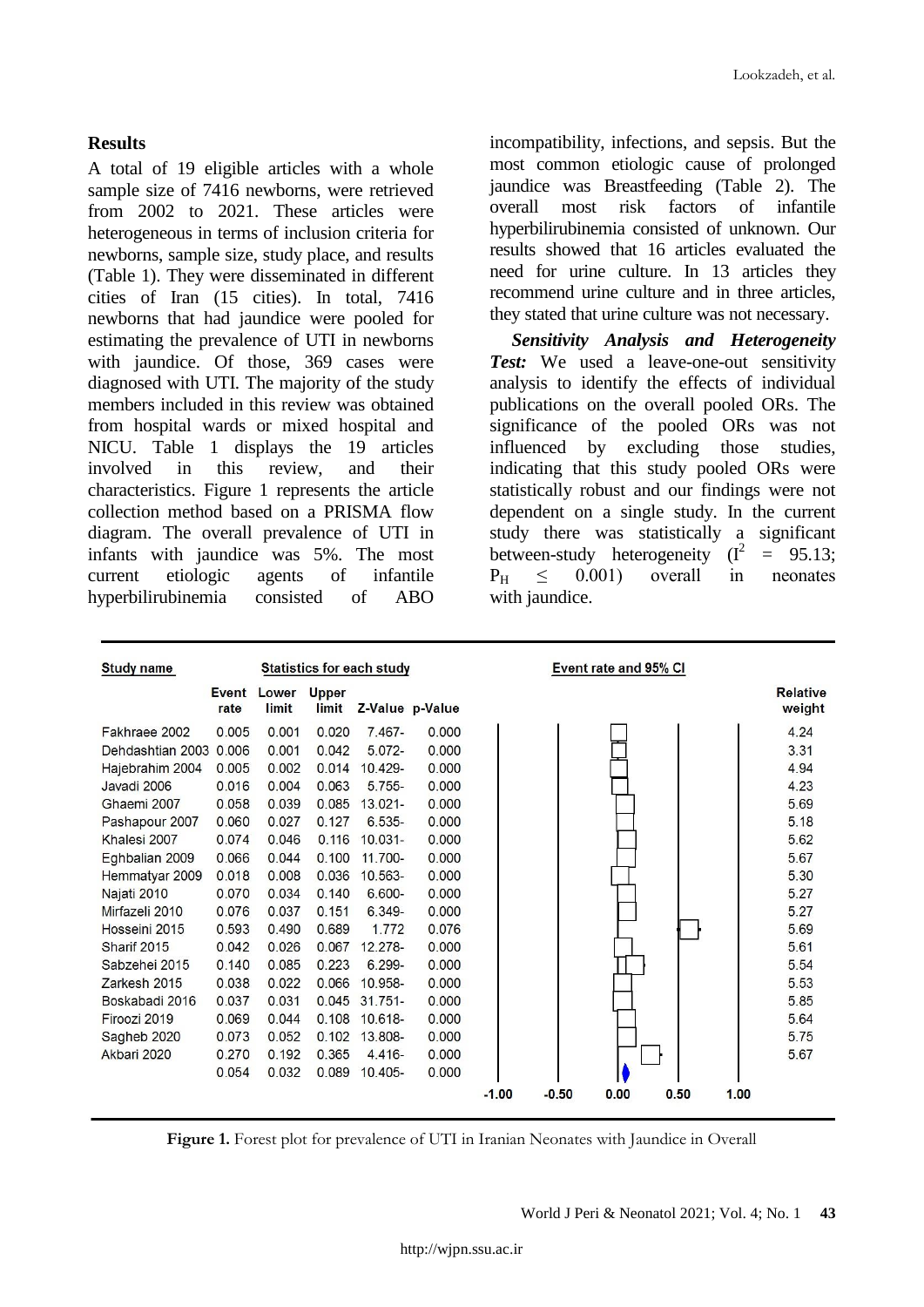Urinary Tract Infection and Jaundice

| <b>First Author</b>            | <b>City</b>  | <b>Study</b> | <b>Type of study</b> | <b>Type of</b>  | <b>Gestational</b> | <b>Number</b>   | <b>Number</b> | Type of pathogen                                                   |
|--------------------------------|--------------|--------------|----------------------|-----------------|--------------------|-----------------|---------------|--------------------------------------------------------------------|
|                                |              | duration     |                      | <b>Jaundice</b> | Age                | of              | of UTI        |                                                                    |
|                                |              |              |                      |                 |                    | <b>Jaundice</b> | (%)           |                                                                    |
| Fakhraee 2002 <sup>18</sup>    | Tehran       | 1997-1999    | Cross-sectional      | Jaundice        |                    | 400             | 2(0.5)        | E. coli                                                            |
| Dehdashtian 2003 <sup>19</sup> | Ahvaz        | 2002-2003    | Descriptive          | Prolonged       | Term               | 163             | 1(0.6)        | E. coli (0.6%)                                                     |
| Hajebrahim 2004 <sup>20</sup>  | Tehran       | 1997-2000    | Descriptive          | Jaundice        | Term               | 750             | 4(0.53)       |                                                                    |
| Javadi 2006 <sup>21</sup>      | Khorram-Abad | 2003         | Cross-sectional      | Jaundice        | Preterm (35.8%)    | 123             | 2(1.6)        |                                                                    |
| Ghaemi $2007^{22}$             | Isfahan      | 2001-2002    | Cross-sectional      | Prolonged       | Term               | 400             | 23(5.8)       | E-coli (74%)                                                       |
| Pashapour 2007 <sup>23</sup>   | Uremia       | 2005-2006    | Cross-sectional      | Prolonged       | Term               | 100             | 6(6.0)        | E. Coli (3%), KP (2%),<br>Proteus $(1%)$                           |
| Khalesi 2007 <sup>24</sup>     | Zahedan      | 2005         | Cross-sectional      | Prolonged       | Term/preterm       | 230             | 17(7.4)       | E. coli (5.6%), KP (1.3%),<br>S. aureus $(0.4\%)$                  |
| Eghbalian $2009^{25}$          | Hamadan      | 2002-2006    | Descriptive          | Prolonged       | Term/preterm       | 316             | 21(6.6)       | E. coli (5.4%), S.<br>saprophyticus (0.9%), S.<br>aureus $(0.3\%)$ |
| Hematyar 2009 <sup>26</sup>    | Tehran       | 2005-2007    | Cross-sectional      | Jaundice        | Term (97%)         | 400             | 7(1.8)        | E. coli (85.7%), KP (14.3%)                                        |
| Najati 2010 <sup>27</sup>      | Tabriz       | 2009         | Cross-sectional      | Prolonged       | Preterm (3%)       | 100             | 7(7.0)        | E. coli (6%), KP (1%)                                              |
| Mirfazeli 2010 <sup>28</sup>   | Gorgan       | 2004-2005    | Cross-sectional      | Severe          | Term               | 92              | 7(7.6)        |                                                                    |
| Hosseini $2015^{15}$           | Kermanshah   | 2010-2013    | Descriptive          | Prolonged       | Term/preterm       | 91              | 54 (59.3)     |                                                                    |
| Sharif $2015^{29}$             | Kashan       | 2012-2013    | Cross-sectional      | Jaundice        | Term               | 384             | 16(4.2)       |                                                                    |
| Sabzehei 2015 <sup>30</sup>    | Hamadan      | 2007-2012    | Cross-sectional      | Prolonged       | Term/preterm       | 100             | 14(14.0)      | E. coli (7%), KP 5%,                                               |
|                                |              |              |                      |                 |                    |                 |               | Proteus (2%), Enterobacter<br>cloacae $(1%)$                       |
| Zarkesh 2015 <sup>31</sup>     | Rasht        | 2010-2011    | Cross-sectional      | Unexplained     | Term               | 314             | 12(3.8)       | E. coli (83.3%),                                                   |
|                                |              |              |                      |                 |                    |                 |               | Enterobacter (16.7%)                                               |
| Boskabadi 2016 <sup>32</sup>   | Mashhad      | 2005-2014    | Cross-sectional      | Unexplained     |                    | 2658            | 99 (3.7)      |                                                                    |
| Firoozi 2019 <sup>33</sup>     | Tonekabon    | 2015         | Cross-sectional      | Jaundice        |                    | 259             | 18(6.9)       | E. coli $(4.6\%)$ , Proteus<br>$(2.3\%)$                           |
| Akbari 2020 <sup>4</sup>       | Bam          | 2015         | Cross-sectional      | Prolonged       | Term/preterm       | 100             | 27(27.0)      | E. coli (19%), KP (4%)                                             |
| Sagheb $2020^{14}$             | Tehran       | 2013-2014    | Cross-sectional      | Unexpected      | Term               | 436             | 32(7.3)       | KP (37.5%), E. coli                                                |
|                                |              |              |                      |                 |                    |                 |               | (21.9%), Staphylococcus                                            |
|                                |              |              |                      |                 |                    |                 |               | (9.4%), Pseudomonas                                                |
|                                |              |              |                      |                 |                    |                 |               | $(3.1\%)$ , Enterococcus                                           |
|                                |              |              |                      |                 |                    |                 |               | (15.6%), Enterobacter                                              |
|                                |              |              |                      |                 |                    |                 |               | $(9.4\%)$ , Group B                                                |
|                                |              |              |                      |                 |                    |                 |               | Streptococcus (3.1%)                                               |

**Table 1.** Characteristics of studies included in meta-analysis

CS: Clinical sign; BC: Blood culture; E. coli: Escherichia coli; KP: Klebsiella pneumonia; S. Aureus: Staphylococcus aureus; S. saprophyticus: Staphylococcus saprophyticus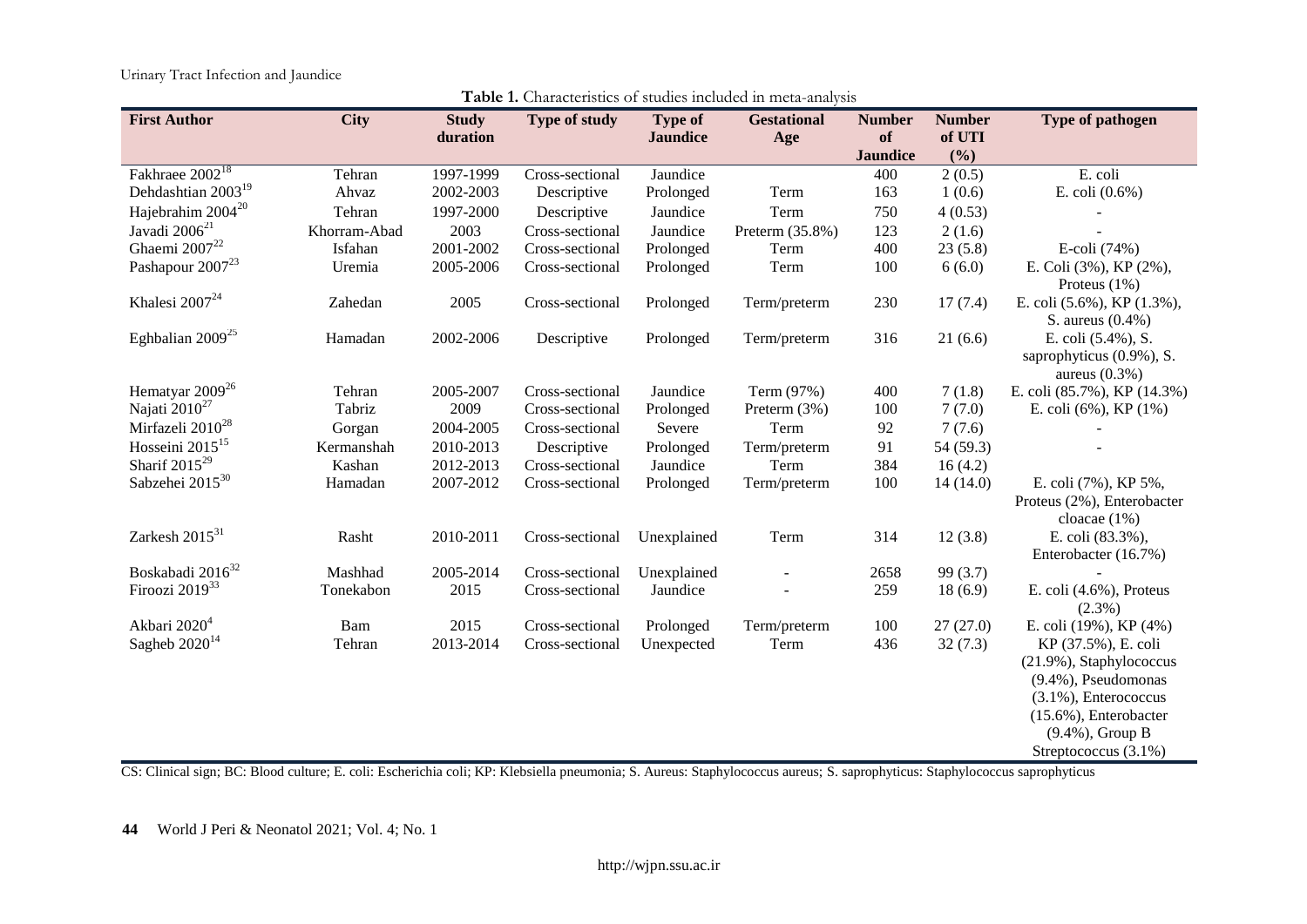| <b>Author</b>      | <b>Type of</b> | <b>Most common etiology</b> | <b>Recommendation for urine culture</b> |
|--------------------|----------------|-----------------------------|-----------------------------------------|
| Fakhraee           | Jaundice       |                             | N <sub>0</sub>                          |
| Dehdashtian        | Jaundice       |                             | N <sub>0</sub>                          |
| Hajebrahim Tehrani | Prolonged      |                             | N <sub>0</sub>                          |
| Javadi             | Jaundice       | breastfeeding               |                                         |
| Ghaemi             | Jaundice       |                             | Yes                                     |
| Pashapour          | Prolonged      | breastfeeding               | Yes                                     |
| Khalesi            | Prolonged      |                             | Yes                                     |
| Eghbalian          | Prolonged      |                             | Yes                                     |
| Hemmatyar          | Prolonged      |                             | Yes in prolonged                        |
| Najati             | Jaundice       | Breastfeeding 75%           | Yes                                     |
| Mirfazeli          | Prolonged      | Unknown 44%                 |                                         |
|                    |                | Sepsis 27%                  |                                         |
| Hosseini           | Severe         | UTI 59.3%                   | Yse                                     |
| Sharif             | Prolonged      |                             | Yes                                     |
| Sabzehei           | Jaundice       | Breastfeeding 70%           | Yes                                     |
|                    |                | UTI 14%                     |                                         |
| Zarkesh            | Prolonged      |                             | Yes                                     |
| Boskabadi          | Unexplained    | Day 1-3:blood in            |                                         |
|                    |                | Day4-12:sepsis              |                                         |
| Firoozi            | Unexplained    |                             | Yes                                     |
| Sagheb             | Jaundice       |                             | Yes                                     |
| Akbari             | Prolonged      | Prematurity                 | Yes                                     |
|                    |                | Blood type                  |                                         |
|                    |                | incompatibilities           |                                         |

**Table 2.** Most common etiology of jaundice and recommendation for urine culture

*Publication Bias:* The Begg's and Egger's linear regression tests were applied to test the potential publication bias in the literatures. As shown in figure 2, the shapes of the Begg's funnel plot did not show any evidence of publication bias in the current meta-analysis. Moreover, the Egger's tests did not show an evidence of publication bias statistically  $(P_{\text{Begg's}} = 0.058; P_{\text{Egger's}} = 0.698)$ , indicating that our pooled data were statistically robust and reliable.



**Figure 2.** The funnel plots of publication bias for prevalence of UTI in neonates with jaundice in overall

*Evaluation of prolonged jaundice:* Prolonged jaundice is described as a kind of jaundice remaining over 14 days in term neonates or over 21 days in preterm neonates. Different pathologic problems such as UTIs may cause prolonged jaundice. Nine articles evaluated prolonged jaundice included 1,600 newborns, 170 of whom had jaundice with a UTI and an overall prevalence of 10.6%. Laboratory tests for UTI include Urinalysis, Urine culture (UTI was diagnosed by urine specimens collected by the bag or suprapubic aspiration).

## **Discussion**

Jaundice is one of the most current clinical findings among newborns through the first days after birth. Furthermore, discovering the predisposing factors and aggravating or stabilizing factors of jaundice could be effective in decreasing the severity, controlling jaundice and the primary problem. Bacterial infection is one of these factors that include Urinary Tract Infection  $(UTI).^{4,34}$ Bacterial infection and jaundice may be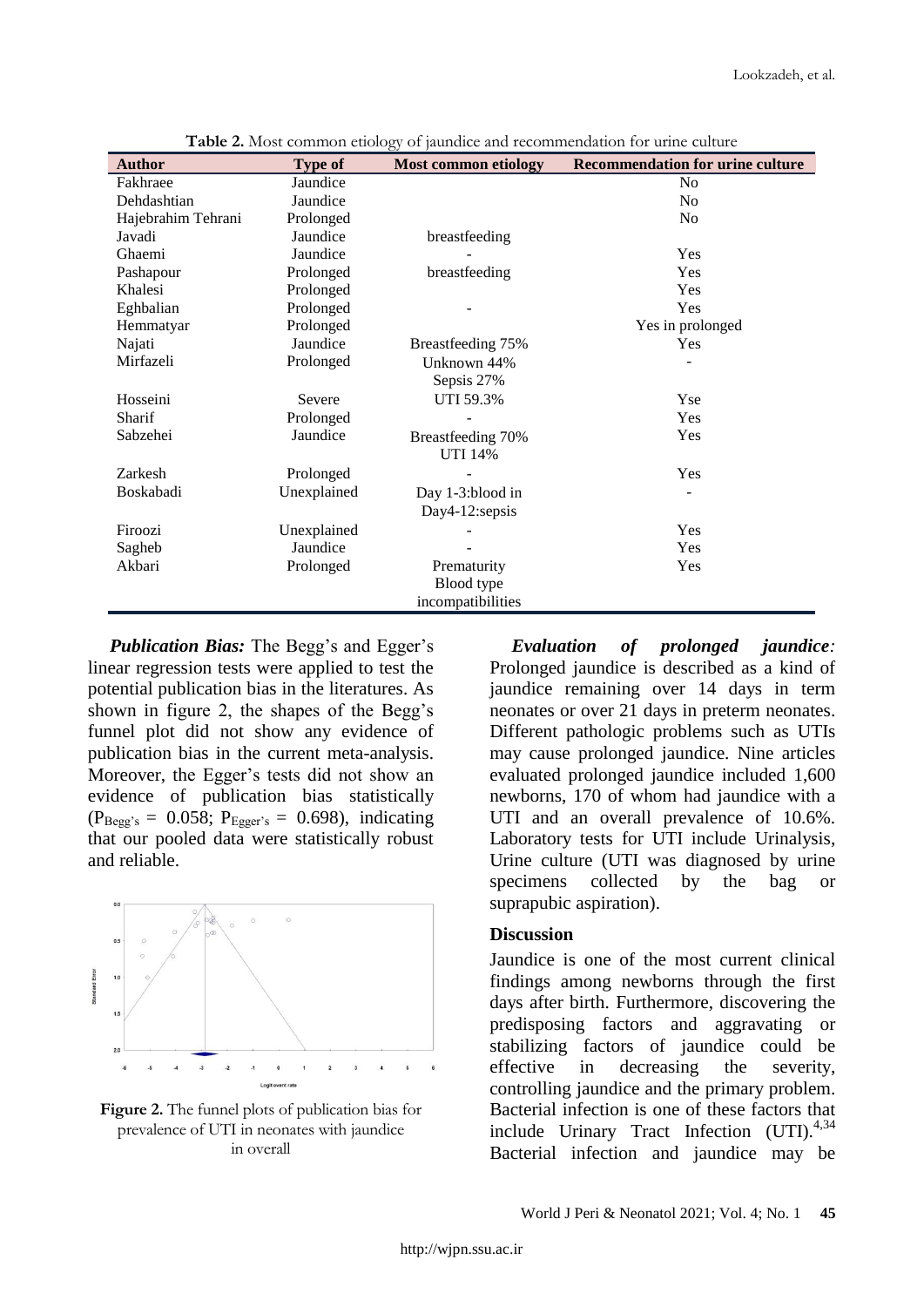correlated with higher morbidity. Numerous systematic reviews and meta-analyses assessed UTI and jaundice in Iranian newborns. The idiopathic hyperbilirubinemia may be related to sepsis or UTI especially in neonates with prolonged jaundice. $^{21}$  UTIs are well-known to produce prolonged jaundice and are investigated as a standard of care. Onward with prolonged jaundice, UTIs may hold the unexplained pathologic jaundice displaying in the first 2 weeks of life. It is yet uncertain to examine for UTI in patients with unexplained jaundice displaying in the first 2 weeks of life. $35$  In this study, we evaluated the total prevalence of UTI in Iranian infants. We evaluated all jaundice cases included prolonged and non-prolonged jaundice in newborns to assess prevalence and need for urine culture. We selected 19 articles on the prevalence of UTI in jaundice that included 7416 Iranian infants with jaundice. We estimated the overall prevalence of UTI in Iranian newborns with jaundice was 5%. Our estimate was lower than the previous metaanalysis that was performed by tola, this difference may be that they just selected prolonged jaundice but we selected all cases. So this augments the hypothesis that UTI is more common in prolonged jaundice. Our results show the total prevalence of UTI in jaundice is 5.4% and the prevalence of UTI in prolonged jaundice is 10.6%. Tola et al., performed the most comprehensive metaanalysis of the prevalence of UTI in prolonged jaundice in Iran in 2018. They reviewed nine articles, including 1,750 infants with prolonged jaundice. They showed the prevalence of UTI in infants with prolonged jaundice had ranged from 0.6-53.9%. The estimated pooled prevalence of UTI among infants with prolonged jaundice in Iran was 11.0%. They reported prevalence of UTI decreased as the mean age of members increased, but this correlation was not statistically significant.<sup>13</sup> In 2013, Maamouri Gh A, et al. showed Neonatal infection was found in almost 10% of jaundiced newborns. The most current infection correlated with

neonatal jaundice was UTI (77.9%), Sepsis  $(16.8\%)$ , and pneumonia  $(5.3\%)$ .<sup>36</sup> In 2007, Pashapour and et al., evaluated UTI in term neonates with prolonged jaundice. They showed UTI was identified in 6% of the jaundiced infants. Isolated microorganisms in this study were included *Escherichia coli*, *Klebsiella pneumonia*, and *Proteus mirabilis* that are among the common causes of UTI in the neonatal period. They observed the incidence of neonatal UTI varies from 0.1% to 1% in the overall population of healthy newborns while it was 6 times higher in their study. Doing urine cultures should be reconsidered as a routine examination in the evaluation of every newborn with prolonged jaundice. <sup>31</sup> In 2012, Shahian et al., assessed unexplained neonatal jaundice as a primary characteristic symptom of UTI. They showed UTI can happen in asymptomatic, afebrile newborns presenting with unconjugated hyperbilirubinemia in the first weeks of life. Their study showed the prevalence of UTI in asymptomatic jaundiced newborns was 12.5%, and jaundice may be the earliest sign of UTI before other signs become apparent. they suggested that urine culture should be considered as a part of the diagnostic evaluation of newborns older than 3 days with hyperbilirubinemia of unexplained etiology.<sup>5</sup> In 2013 Najib et al., evaluated the causes of prolonged jaundice among the newborns referred to Kashan Shahid-Beheshti hospital during 2011-2012. In their study, the prevalence of severe hyperbilirubinemia was 15 percent in all neonates with Icter. They showed it is more prevalent in males but they didn"t evaluate UTI and didn"t do urine culture.<sup>37</sup> In comparison, some studies from the United Kingdom (UK) have suggested that routine screening of UTI in neonates with prolonged jaundice is unnecessary.<sup>13</sup> Screening of UTI and urine culture should be considered for newborns with prolonged jaundice. In addition, the prevention of UTI between newborns should be taken into attention. Such as tola et al., in our systematic review and meta-analysis, the main limitation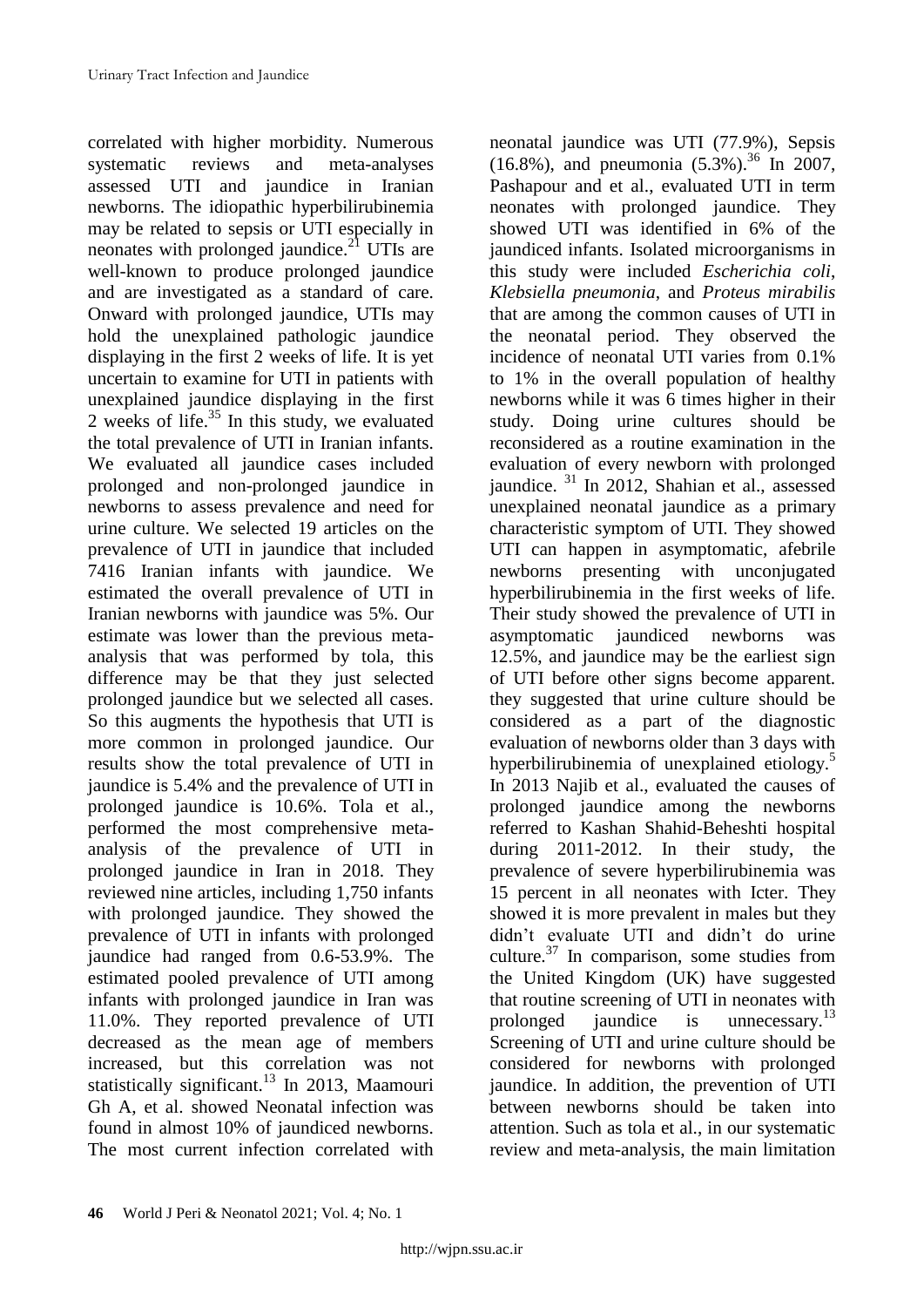was the skill difference between different on diagnosing of sepsis and UTI, and microorganism culture and the kind of related patients might have influenced the pooled prevalence of prolonged jaundice and other types of jaundice. In addition, it could not find a source of heterogeneity among studies. Because the symptoms and signs of UTI in newborns are usually nonspecific, and an exact method in doubtful conditions in this age group is challenging. The relationship between UTI and both prolonged and direct hyperbilirubinemia has been studied in numerous articles. UTI screening could be suggested in the workup of unexplained jaundice in newborns, particularly if other risk factors, including male gender and LBW, are present.<sup>38</sup>

Despite extensive studies, there is still no clear guideline for screening for UTI in infants with jaundice, and there is no definitive recommendation for urine culture. Our results showed that 16 articles evaluated the need for urine culture. In 13 articles they recommend urine culture and in three articles, they stated that urine culture was not necessary. So we concluded urine culture is necessary for routine screening for UTI among neonates with jaundice especially urine culture should be considered a necessary evaluation in asymptomatic jaundiced neonates younger than 4 weeks. So requesting urine culture in all infants with prolonged jaundice should be considered. In this regard, National Institute for Health and Care Excellence (NICE) guidelines recommend this practice.

# **Conclusion**

It's well known that the prevalence of UTI is high among newborns with jaundice. Therefore, it is better to order a urine culture test for all newborns with jaundice. The prevalence of UTI in newborns with prolonged jaundice is higher than those of healthy. So Screening of UTI should be held for infants with prolonged jaundice. Also, the

prevention of UTI in newborns with jaundice should be taken into attention.

# **Conflict of Interests**

Authors have no conflict of interests.

# **Acknowledgments**

The authors would like to thank Hossein Neamatzadeh for his cooperation in this study.

**How to Cite:** Lookzadeh MH, Bahrami R, Ekraminasab S. Prevalence of Urinary Tract Infection in Iranian Newborns with Jaundice: A Meta-Analysis. World J Peri & Neonatol 2021; 4(1): 40-9.

DOI: 10.18502/wjpn.v4i1.7543

# **References**

- 1. Hansen TWR, Wong RJ, Stevenson DK. Molecular physiology and pathophysiology of bilirubin handling by the blood, liver, intestine, and brain in the newborn. Physiol Rev 2020; 100(3): 1291-346.
- 2. Olusanya BO, Slusher TM, Imosemi DO, Emokpae AA. Maternal detection of neonatal jaundice during birth hospitalization using a novel two-color icterometer. PLoS One 2017; 12(8): 1-11.
- 3. Gilmour SM. Prolonged neonatal jaundice: When to worry and what to do. Paediatr Child Health (Oxford) 2004; 9(10): 700-4.
- 4. Akbari A, Sajadian H, Hosseini SH, Amiresmaili S. Prevalence of urinary tract infection in newborns with prolonged jaundice in Bam City, Iran (2015). J Occup Heal Epidemiol 2020; 9(4): 225-30.
- 5. Shahian M, Rashtian P, Kalani M. Unexplained neonatal jaundice as an early diagnostic sign of urinary tract infection. Int J Infect Dis 2012; 16(7): e487-90.
- 6. Jiao Y, Jin Y, Meng H, Wen M. An analysis on treatment effect of blue light phototherapy combined with Bifico in treating neonatal hemolytic jaundice. Exp Ther Med 2018; 16(2): 1360-4.
- 7. Liu Y, Sun X, Wang Y, Xing C, Li L, Zhou S. Evaluation of associated markers of neonatal pathological jaundice due to bacterial infection. Iran J Public Health 2021; 50(2): 333-40.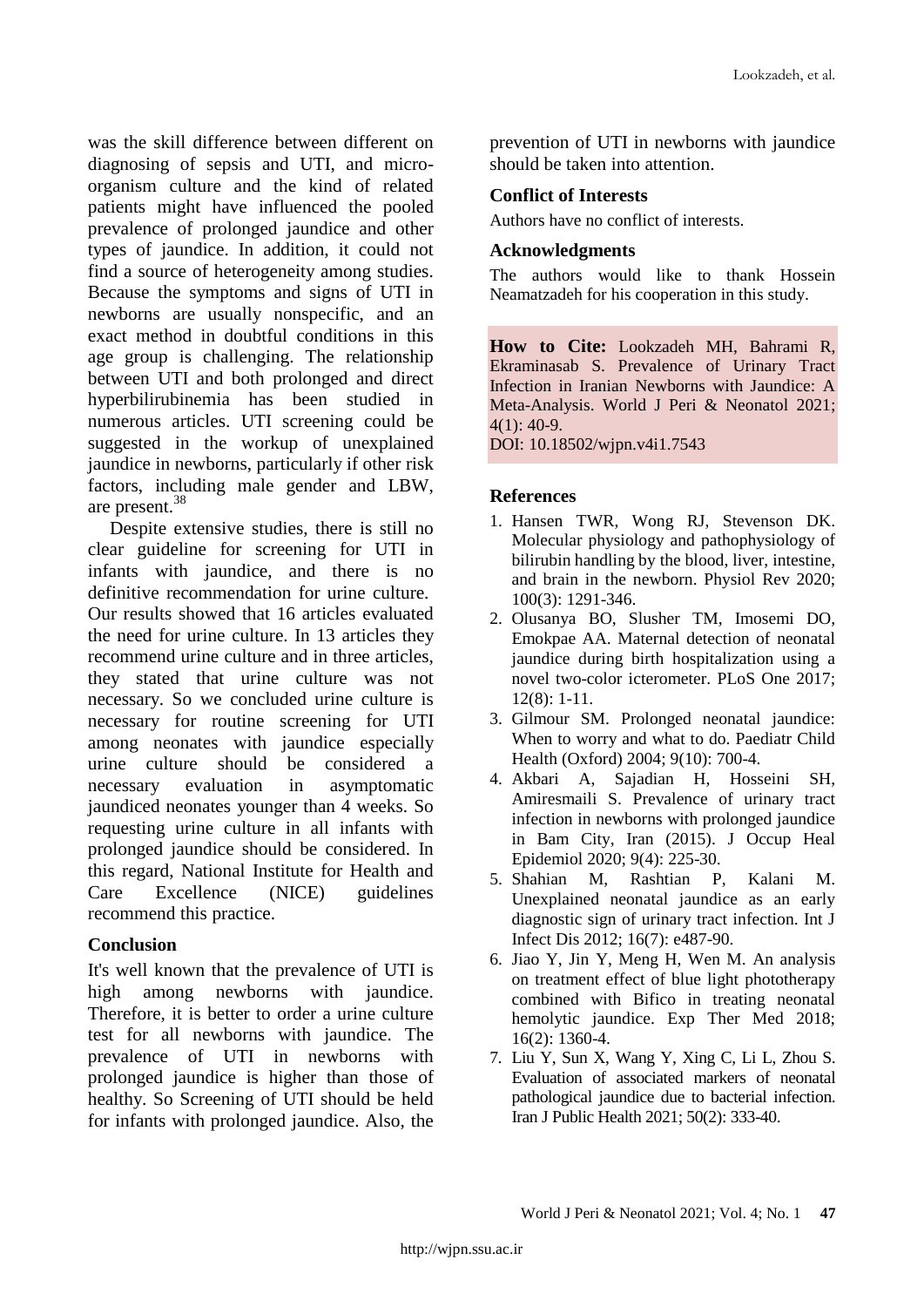- 8. Xinias I, Demertzidou V, Mavroudi A, Kollios K, Kardaras P, Papachristou F, et al. Bilirubin levels predict renal cortical changes in jaundiced neonates with urinary tract infection. World J Pediatr 2009; 5(1): 42-5.
- 9. Bahat Ozdogan E, Mutlu M, Camlar SA, Bayramoglu G, Kader S, Aslan Y. Urinary tract infections in neonates with unexplained pathological indirect hyperbilirubinemia: Prevalence and significance. Pediatr Neonatol 2018; 59(3): 305-9.
- 10.Özcan M, Sarici SÜ, Yurdugül Y, Akpinar M, Altun D, Özcan B, et al. Association between early idiopathic neonatal jaundice and urinary tract infections. Clin Med Insights Pediatr 2017; 11: 1179556517701118.
- 11.Ullah S, Rahman K, Hedayati M. Hyperbilirubinemia in neonates: Types, causes, clinical examinations, preventive measures and treatments: A narrative review article. Iran J Public Health 2016; 45(5): 558-68.
- 12.Abbaszadeh S, Beiraghdar F. Re: maternal urinary tract infection as a risk factor for neonatal urinary tract infection. Iran J Kidney Dis 2012; 6(5): 392-3.
- 13.Tola H, Ranjbaran M, Omani-Samani R, Sadeghi M. Prevalence of UTI among Iranian infants with prolonged jaundice, and its main causes: A systematic review and meta-analysis study. J Pediatr Urol 2018; 14(2): 108-15.
- 14.Sagheb S, Mosayebi Z, Nikseresht Z. Unexpected neonatal jaundice as an early diagnostic sign of urinary tract infection. JIMC 2021; 4(1): 7-11.
- 15.Hosseini S JR, Hosseini R, Masroor R, Abdifard E, Maleki-Jamasbi M. Factors associated with urinary tract infection in neonates with prolonged jaundice admitted to neonatal intensive-care unit (NICU). J Isfahan Med Sch 2015; 33(348): 1403-11. [In Persian].
- 16.Steadman S, Ahmed I, McGarry K, Rasiah SV. Is screening for urine infection in well infants with prolonged jaundice required? Local review and meta-analysis of existing data. Arch Dis Child 2016; 101(7): 614-9.
- 17.Chowdhury T, Kisat H, Tullus K. Does UTI cause prolonged jaundice in otherwise well infants? Eur J Pediatr 2015; 174(7): 971-3.
- 18.Fakhraee SH, Haji-Ebrahim-Tehrani F, Amid MH, Kazemian M. Results of urine and blood cultures in healthy jaundiced newborns: Making the correct choice. Arch Iran Med

2002; 5(2): 88-90.

- 19.Dehdashtian M, Eshagh Hosseini K. Determination of incidence of urinary tract infection in infants with prolonged unconjugated hyperbilirubinemia. Sci J Hamadan Univ Med Sci 2006; 13(3): 25-8. [In Persian].
- 20.Hajebrahim Tehrani F, Valaie N. Incidence of septicemia and urinary tract infection in newborns with jaundice hospitalized in Mofid hospital. Feyz 2004; 7(4): 58-63. [In Persian].
- 21.Javadi T, Mohsenzadeh A. Evaluation of the causes of jaundice in neonates admitted to Shahid Madani Hospital in Khorramabad in 2001. Yafte 2006, 7(4): 73-8. [In Persian].
- 22.Ghaemi S, Jafari Fesharaki R, Kelishadi R. Late Onset Jaundice and Urinary Tract Infection in Neonates. Indian J Pediatr 2007; 74(2): 139-41.
- 23.Pashapour N, Nikibahksh AA, Golmohammadlou S. Urinary tract infection in term neonates with prolonged jaundice. Urol J 2007; 4(2): 91-4.
- 24.Khalesi N, Sharaky T, Haghighe M. Prevalence of urinary tract infection in neonates with prolonged jaundice referred to Aliasghar Hospital in Zahedan (2005). J Qazvin Univ Med Sci 2007; 11(3): 14-8. [In Persaian].
- 25.Eghbalian F, Monsef A. Jaundice as an early manifestation of asymptomatic urinary tract infection. Urmia Med J 2009; 20(2): 98-103. [In Persian].
- 26.Hematyar M, Emami P. Prevalence of urinary tract infection in neonates admitted to Javaheri Hospital (2005-2007). Journal of Medical Council of Iran 2009; 27(3): 343-8. [In Persian].
- 27.Najati N, Gharebaghi MM, Mortazavi F. Underlying etiologies of prolonged icterus in neonates. Pak J Biol Sci 2010; 13(14): 711-4.
- 28.Mirfazeli A, Najafi L, Noohi A, Cheraghali R. Etiologies of severe indirect hyperbilirubnemia in term neonates, Gorgan – Iran. J Gorgan Univ Med Sci 2010; 11(4): 82-6. [In Persian].
- 29.Sharif MR, Madani M, Kheirkhah D. Urinary tract infection in icteric infants younger than one week. Feyz 2013; 18(4): 383-8. [In Persian].
- 30.Sabzehei MK, Basiri B, Gohari Z, Bazmamoun H. Etiologies of prolonged unconjugated hyperbilirubinemia in neonates admitted to neonatal wards. IJN 2015; 6(4): 37-42.
- 31.Zarkesh M, Safayi Assl A, Ramtinfar S, Shakiba M. Incidence of hyperbilirubinemia and urinary tract infection (UTI) in